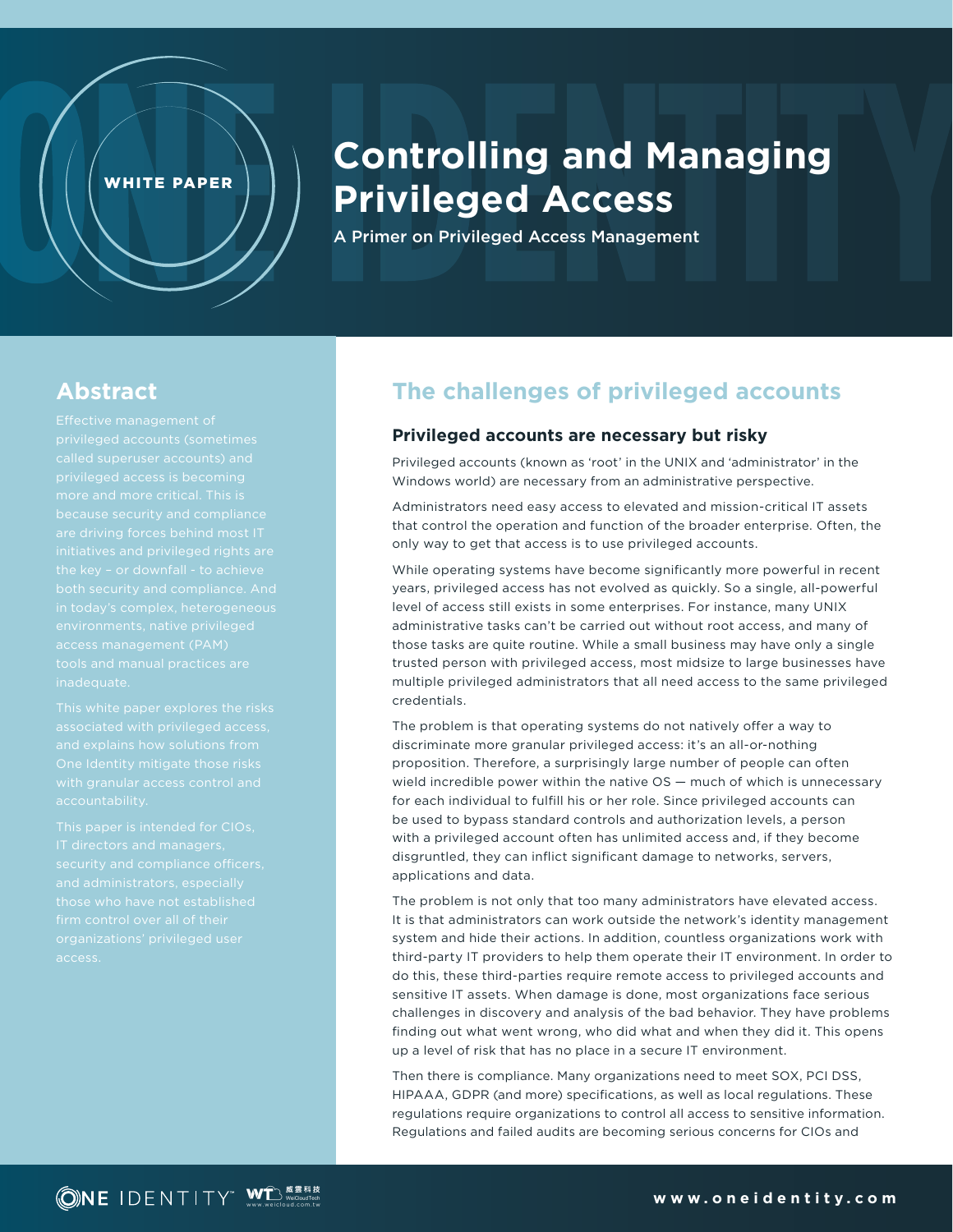CISOs, as auditors are paying closer attention to privileged accounts. Organizations must pass these audits as the direct and indirect costs of non-compliance is much higher than the investment in supportive processes and technologies.

The solution lies in a combination of policies, checks and balances, automated oversight and analysis that can enable more granular privileged access management

# **Solving your privileged access management challenges**

#### **Establishing checks and balances**

In the United States' system of government, constitutional checks and balances assign separate powers to the judicial branch, legislative branch and executive branch. Think of the executive branch (Office of the President) as the privileged account holder; the president wields the ultimate access rights and decision-making authority — but that power is mitigated by the oversight of the other two branches. In an enterprise environment, a similar system of checks and balances can be established to limit the power, authority and access rights of privileged users.

In most cases, granting the 'keys to the kingdom' to a single person is not really necessary — the operating system's privileged account system does not have to be used as is. A more granular delegation of authority, policy-based control, automated workflows and activity monitoring can add a layer of security to an inherently insecure designation, while still enabling administrators to get their jobs done efficiently and effectively.

**A surprisingly large number of people have unlimited privileged access within native OS management tools — and much of this access is unnecessary for their role.**

An optimal approach to privileged access management should include the following checks and balances:

- Privilege safe
- Command control and granular delegation
- Keystroke logging and session audit
- Entitlements and behavior analysis

Through a policy-driven implementation of these areas, an organization can protect its data, prevent security breaches and ensure compliance with an ever-widening array of rules. This is the realm of privileged access management: a combination

of processes, policies and technologies that ensure that privileged users and superusers who have access to administrative credentials are doing the right things, that access is delegated on an as needed basis and that an audit trail is kept in place at all times. In short, privileged access management adds accountability back into what is otherwise a free-wheeling and overly broad system of administrative access.

#### **Managing privileged access: Who guards the guards?**

The fundamental challenge of access management is that the IT department is usually delegated the role of managing access, authentication and authorization — but often no one imposes that control over the IT department. Those who have privileged access may have a common ethos for sharing information (including passwords), self-policing their actions and keeping that enhanced level of access to themselves. But who guards the guards?

It's all too common for enterprises to lack any coherent strategy for privileged access. Most large organizations have multiple (internal or third-party) administrators, including Windows, UNIX and other administrators, each with his or her own tasks to complete. IT administrators have a culture of trust between themselves, and it's not unusual for multiple administrators to share a single superuser password. This is a friendly way to do business, but a risky one – and it's unnecessary.

IT people don't always appreciate what management sees as essential: the need to impose strict controls over themselves. As a result, something exceedingly powerful  $-$  the unlimited access that can be gained from privileged accounts — receives little oversight and is too often protected by just a cobbledtogether, ad hoc, informal and frequently ignored set of administrative protocols. As a result, in any enterprise with more than a handful of IT staff, a number of people will have privileged access, which allows them to do just about anything they wish.

The basic challenges companies face with regard to privileged access include:

- No accountability, since there is (amazingly) no oversight or management system to control privileged access
- Too many people with access to superuser or root accounts, including admins with limited responsibilities but unlimited access
- Lack of control over the privileged access password, which is frequently shared
- Lack of detection and analytics capabilities related to privilege misuse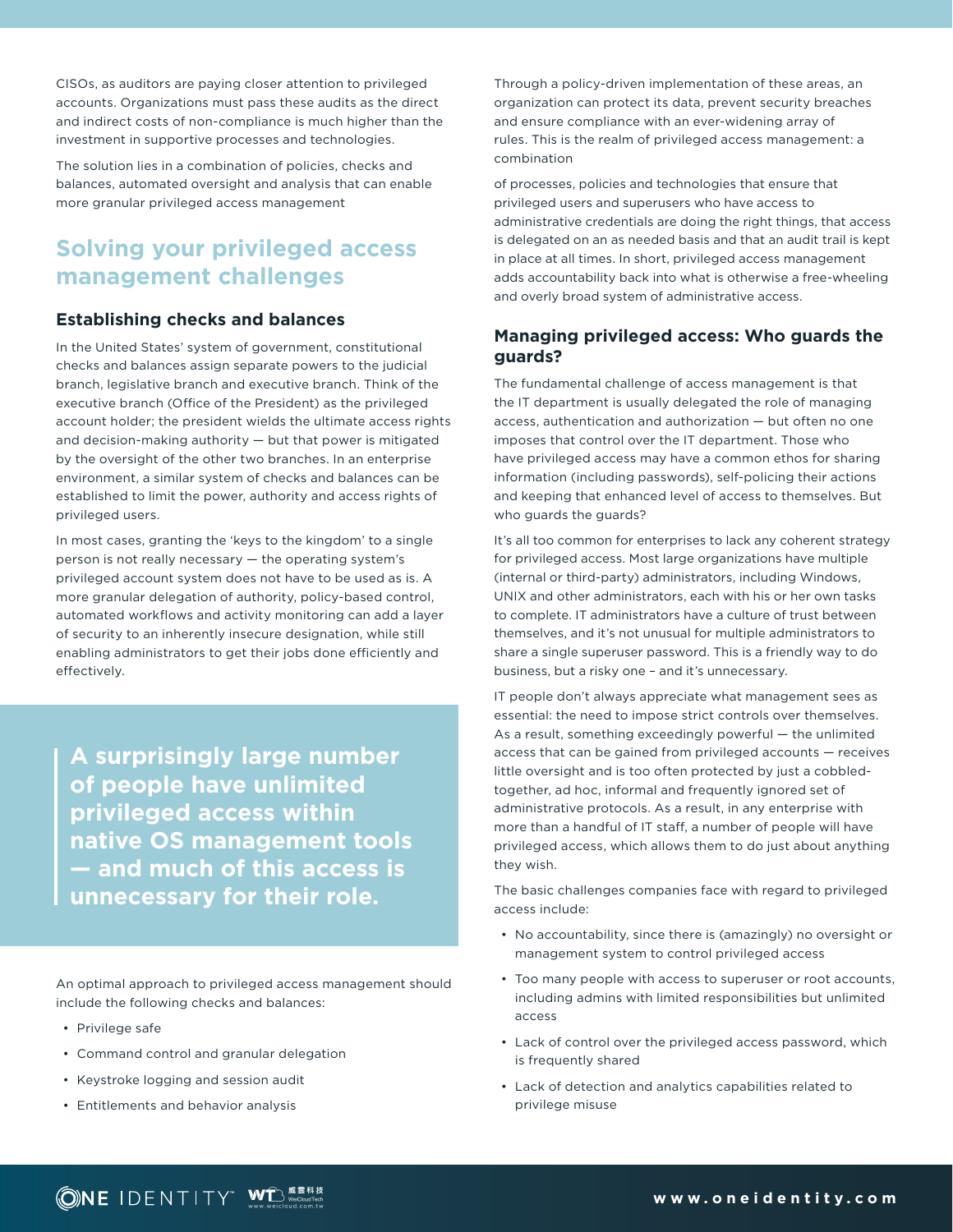**Privileged access management is a combination of processes, policies and technologies that ensure that privileged users and superusers who share administrative credentials are doing the right things, that access is delegated on an as-needed basis and that an audit trail is kept in place at all times**

#### **Safeguarding sensitive information and ensuring compliance**

Protecting sensitive data and applications is a growing concern for CIOs and senior IT management. Faced with a rapid growth in traffic and data volume, both small and large organizations have a need for privileged users with broad access to servers. This naturally makes it difficult to protect data and comply with regulatory mandates.

#### **Controlling third-party vendor and consultant access**

Technologies, such as cloud computing, along with globalization and constantly changing economic conditions, have transformed the ways that enterprises conduct business. In particular, more organizations use third-party vendors and consultants to acquire specialized solutions without adding fulltime IT staff.

While this new business model brings many benefits, it also creates challenges, the greatest of which is secure access. Third-party specialists require access to the corporate network, and in many cases, this must include a level of privileged access. Granting privileged access to people inside the company brings enough problems; providing privileged access to outside consultants, who are running computers that your organization has not provisioned and that may not be firewalled or protected from malware, is a disaster in waiting. Making it worse, many times these providers employ remote specialists completely unknown to the customer. And this raises further concerns of trust. Even a conservative security policy would prohibit such access, but a strict prohibition would make it too difficult for contractors to get the job done.

The only good solution is to enable remote vendors with a controlled and continuously monitored version of privileged access, so that they can gain entry to those areas they truly need to access without being able to snoop around the entire network looking at confidential corporate data assets.

#### **Understanding the risks: When things go wrong**

The risks of privileged accounts are not just theoretical.

Disgruntled and terminated superusers have been known to steal or sabotage data on their way out the door, and industrial espionage occurs on a regular basis. Identity theft and theft of corporate secrets takes place more frequently than many people are aware, and it's often an insider who is the culprit.

Such was the case at Nuance a speech-recognition software firm in 2018 when 45,000 patient records hosted on one of its medical transcription platforms were leaked. The leak came at the hands of a former employee who hacked into the company's servers to access the patient information.

Another instance of insider threat arose in April of 2018 when a former employee of SunTrust Bank tried to pilfer the names, addresses, phone numbers and account balances of 1.5 million bank clients. The malicious insider was attempting to provide the data to a criminal outside the organization but got caught before it could be sent. The disaster was averted, but the situation could just as easily have gone the other way.

# **Privileged Access**

#### **An alternative to giving administrators unlimited access with no oversight**

Clearly, administrators need to have access to do their jobs, but the 'all or nothing' approach native to the OS is inadequate and outdated. Most admins who have privileged access do indeed need privileged access to one or more areas of the network, but it is unlikely that they require privileged access to everything. What is needed is a way to allow easy, unfettered access to resources when it is needed; to restrict access to what is not needed. Such a system would:

- Delegate specific privileges to administrators based on role
- Include a policy engine that delegates access based on need
- Provide a complete audit record with full details of access and specific actions taken

#### **Traditional approaches to privileged access management are almost always inadequate**

Motivating a group of IT people to adhere to a new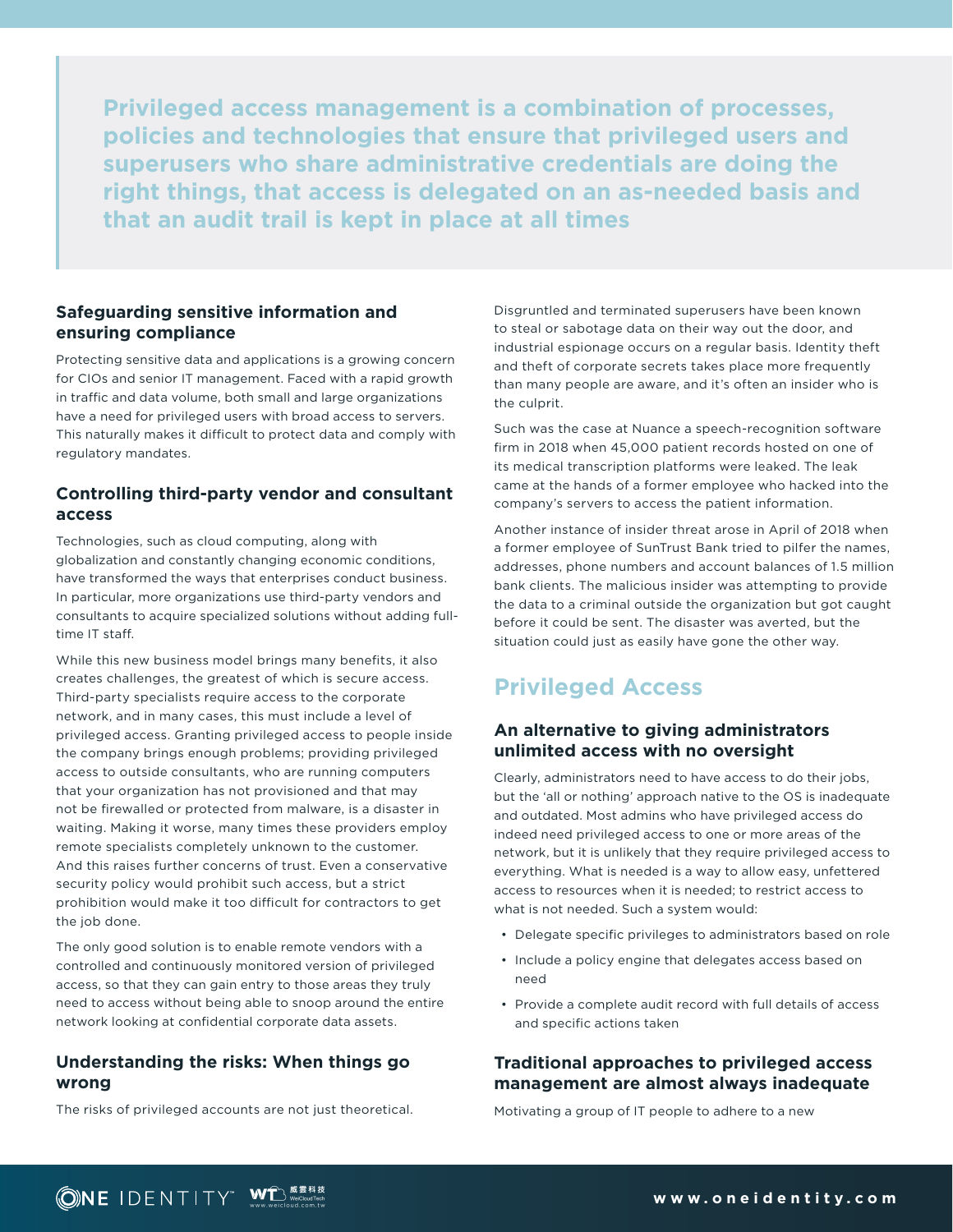management policy is a little like trying to herd cats. Upper management often has a hard time trying to impose its point of view over the IT department. Sometimes it just can't be done. IT people are an independent-minded fraternity. Managing IT from outside the department is difficult because management doesn't really understand everything that IT people do. When the operations manager, or any manager from outside IT, steps in and announces, 'We need to restrict your access,' that outside person had better be armed with a very compelling argument and a firm resolve.

Basic conflicts occur when management views privileged or unlimited access as a problem, while admins see it as standard operating procedure. As a result, organizations tend to adopt one of three solutions:

- Issue a memo, which everybody understands will be uniformly ignored, but management has been placated.
- Implement a manual solution (often called a 'firecall ID') that involves writing the privileged access password on paper, sealing it in an envelope and storing it in a secure, physical location (such as a safe) controlled by an outside trusted employee or manager. That outside individual is tasked with changing the password each time it has been used.
- Create individual solutions and policies that lack unification, solving only one problem at a time.

The first approach above is clearly inadequate. The second solution attempts to address the issue, but because it is primarily human-controlled, it is still subject to error, loss and intentional misuse. In addition, this approach breaks down when there are dozens or hundreds of accounts at hand.

The third solution may be adequate in smaller company environments. The open-source solution sudo, for example, solves a lot of problems and may be all that is needed if there are only a handful of UNIX and Linux servers involved. But for larger installations, sudo offers no centralized management function to control multiple servers from a single management console, nor does it provide an audit trail. (For more on sudo, see the section 'The sudo project' below.)

#### **Three basic policies are essential to success**

Preventing disasters like the Nuance and SunTrust incidents described above is not rocket science, but most companies simply don't do it. That rogue administrators were able to steal data because their privileged access was not revoked immediately upon his termination. An enforced policy of swiftly revoking the access of terminated individuals should be a standard policy of every company — and it's not that hard to implement. These organizations simply got bogged down in bureaucracy and unnecessary procedures, delaying pulling the plug on the administrator's access until it was too late.

These episodes could have been easily averted had the organization created and enforced three simple policies:

• Limit the rights of administrators. Native UNIX takes an 'all

access' approach to administrator permissions, violating the basic premise that every security manager knows: 'Trust no one.' Granting administrators everything they need to do their jobs, but nothing beyond that, brings a new level of order and common sense.

**The unlimited access that can be gained from privileged accounts usually receives little oversight and is too often protected by just a cobbled together, ad hoc, informal and frequently ignored set of administrative protocols.**

- Shut down access quickly when necessary. Some companies physically escort terminated employees and contractors off the premises, and although being walked off the property by a security guard is decidedly embarrassing, it is an unfortunate necessity. A single employee with a grudge can cause a lot of damage if left alone for even a few minutes, especially if he or she has access to and knowledge of the IT system. Sound policy must allow HR to terminate all computer access just prior to the employee receiving notice.
- Track and analyze administrator activity. Many organizations have a system to track what employees are doing, but that tracking often doesn't extend to the superusers. Existing technology can record keystrokes and observe actions in real time, create an audit trail and alert upper management that something is amiss before the damage is done. And many solutions can also save the session for forensics analysis and playback later.

Of course, a comprehensive answer to the problems of privileged access goes beyond a single solution; it involves a combination of enforceable policy and the right mix of broad enterprise solutions and specific technology solutions designed to satisfy compliance requirements and close the potential security holes created by the existence of multiple privileged access accounts.

#### **Admins are busy, so convenience factors matter**

Admins are overworked, which is why they tend to take shortcuts like writing privileged access passwords on paper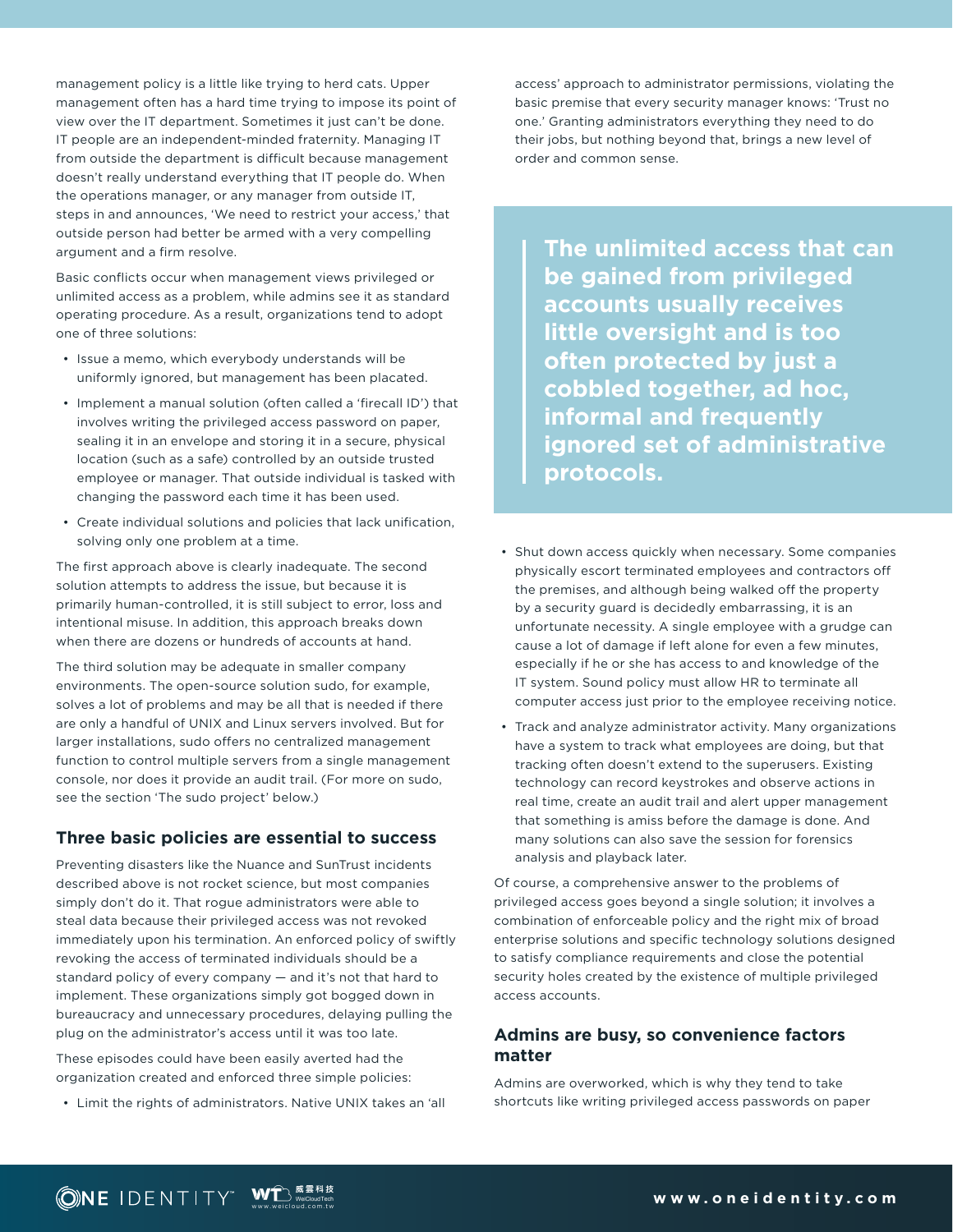and sharing them with one another. The idea of imposing a whole new protocol for privileged access will never get buy-in if it also imposes too many requirements that take extra time.

For instance, the largely manual and labor-intensive 'firecall ID' scenario can break down very quickly, and basic sudo doesn't work beyond just a few servers. It's too much extra work for a group of people that are already trying to pack 12 hours of work into a 10-hour day.

Instead, management of privileged accounts must be automated, role- based, easy to use, and centralized across all systems with policies uniformly applied.

#### **Granular access: adopting the least- privilege model**

Instead of the universal access granted by privileged accounts, organizations need to be able to provide access on an asneeded basis, based on each individual's specific role. This is the principle of least privilege: provide access to only what is needed, when it is needed. This is not available in the operating system, but must be implemented with added privileged account technology and supported by policy.

#### **Implications for regulatory compliance**

Compliance issues have impacted even the smallest businesses hard. Regulatory compliance requires businesses across all industries to implement a secure environment that safeguards personal information and proves compliance with auditable records.

Regardless of the particular piece of legislation with which a business needs to comply, privileged access is at the forefront of the compliance paradigm. Most compliance issues can be addressed, however, through separation of duties within the privileged access domain, along with access control and audit capabilities.

# **The sudo project**

#### **Native sudo**

The open-source sudo project has gone a long way towards resolving privileged account challenges that many enterprises face. Sudo solves the immediate problem of admins accessing more than what they really need: it delegates authority and restricts access based on each person's role.

The free sudo project may be adequate in some circumstances. But for a larger enterprise with serious security requirements, it might not go far enough. The biggest limitation of sudo is that it is not possible to natively create a single policy and apply and manage it universally across all servers and networks.

Another limitation of sudo is that there is no audit trail and no visibility. Moreover, there is no centralized policy control, so management of the sudo environment is cumbersome and not standardized between servers. Sudo is widely used and a very common solution, but not a complete one for enterprise environments.

# **With One Identity solutions**

#### **A set of products that work together to solve your privileged access management challenges**

One Identity's approach to privileged account and access management is a set of independent products, that work together to solve the vexing problems associated with privileged accounts.

#### **Ease of use**

One Identity solutions deliver the advantages of a common standards-based approach, without the heavy requirements and administrative burden required by an all-encompassing, 'big box' approach. With solutions from One Identity, companies use only what they need, keeping costs down and eliminating unnecessary layers of administration.

#### **A privilege safe enables centralized and policy-based release of privileged account credentials**

One key function of One Identity's advanced approach to account management is a 'privilege safe.' One Identity Safeguard for Privileged Passwords allows for centralized and policy-based release of privileged account credentials, without limitations from platforms, servers or devices — it works across the board on everything. Safeguard for Privileged Passwords replaces the laborious, manual process of the 'firecall ID' with an appliance, making the process of password management automated, centralized and policy driven. Possession of the password can be set for a specific time or for a specific task, after which it is automatically revoked and changed.

Safeguard for Privileged Passwords is also designed to deal with the passwords that are typically hard-coded into applications. There may be dozens or hundreds of administrators who have, over time, learned those hard-coded passwords — an obvious security risk. One Identity eliminates the need for hard-coded passwords; instead applications and databases are configured to make runtime calls to Safeguard for Privileged Passwords. With this approach, nobody knows the application passwords, and the passwords can be changed rather than being locked into scripts, which is the real security and compliance concern.

#### **Session management includes full keystroke logging and more**

The ability to watch what people are doing is important to any system of checks and balances. One Identity Safeguard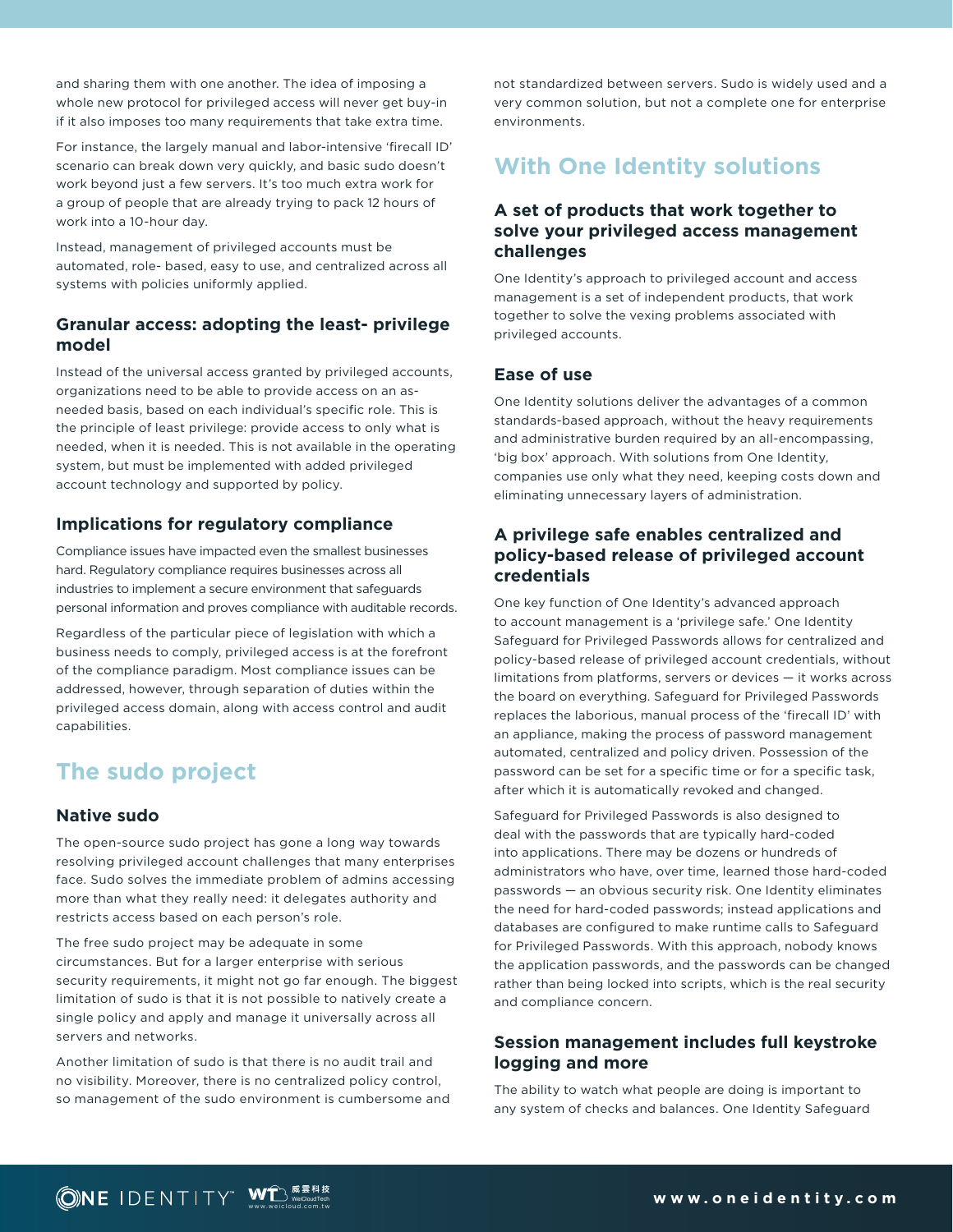

*Figure 1. One Identity security solutions include comprehensive offerings that address the privileged access management needs of even the most diverse and demanding enterprises.*

for Privileged Sessions supports full keystroke logging with search capability. In addition to recording keystrokes and specific commands, Safeguard for Privileged Sessions enables managers to watch over things as they happen on the screen and play back recorded sessions like a movie after the fact.

One Identity Safeguard for Privileged Sessions provides an extra layer of accountability and visibility, including the ability to remotely kill a session or revoke access if needed. In addition, the chore of proving compliance or discovering the cause of trouble is bolstered by forensics-ready recording, fulltext search and playback of privileged access sessions.

#### **Analytics detects behavior anomalies with machine learning**

With Safeguard for Privileged Analytics, organizations can know who their high-risk privileged users are, monitor questionable behaviors and uncover previously unknown threats from inside and outside of the organization. By using machine learning technology, Safeguard for Privileged Analytics detects anomalies and ranks them based on risk, so companies can prioritize and take appropriate action.

Attackers, who steal user credentials behave differently than real users. One Identity Safeguard for Privileged Analytics is able to detect the level of deviation from normal user activity. If the deviation is high, it sends an alert to the security team for further investigation. Suspicious activities can be confirmed by the user to detect identify theft, which dramatically speeds up forensic investigation and decreases false positives.

#### **Plug-ins from One Identity**

Beginning with version 1.8 (February 2011), sudo architecture allows anybody to write plug-ins and add functionality to sudo.

One Identity is committed to improving the sudo platform, first by employing Todd Miller, the maintainer of sudo, to help keep the project alive and move it forward, and by offering a series of commercial enhancements. One Identity's commercial solution, Privilege Manager for Sudo picks up where sudo leaves off, providing more granular control over policy, enhanced monitoring and the ability to manage delegation across multiple servers.

One Identity's first commercially released sudo plug-in is a central policy server. In the past, one of sudo's limitations was that it had to be managed individually on every server on which sudo was installed, and there was no integration between servers. This led to a lot of redundancy and the need to rewrite identical policies for each server. Now, with Privilege Manager for Sudo, users can create policies from a single policy engine and push them out to everywhere they are needed.

The second sudo plug-in from One Identity is a keystrokelogging module, which adds an extra layer of visibility, accountability and auditability.

#### **Privileged delegation**

Privileged account management uses a system of delegation and control to limit what privileged users can and cannot do. Within UNIX and Linux environments One Identity offers a real-time, agent-based, granular delegation solution, Privilege Manager for UNIX that runs on a server, providing both whitelist and blacklist capabilities and almost infinite control over policies and policy enforcement.

Either option provides absolute control over policy creation and enforcement. Not only can responsibility be delegated, it can be delegated based on role and time. For example, an administrator may be delegated specific privileges during the week, but if they have different tasks on the weekend, they